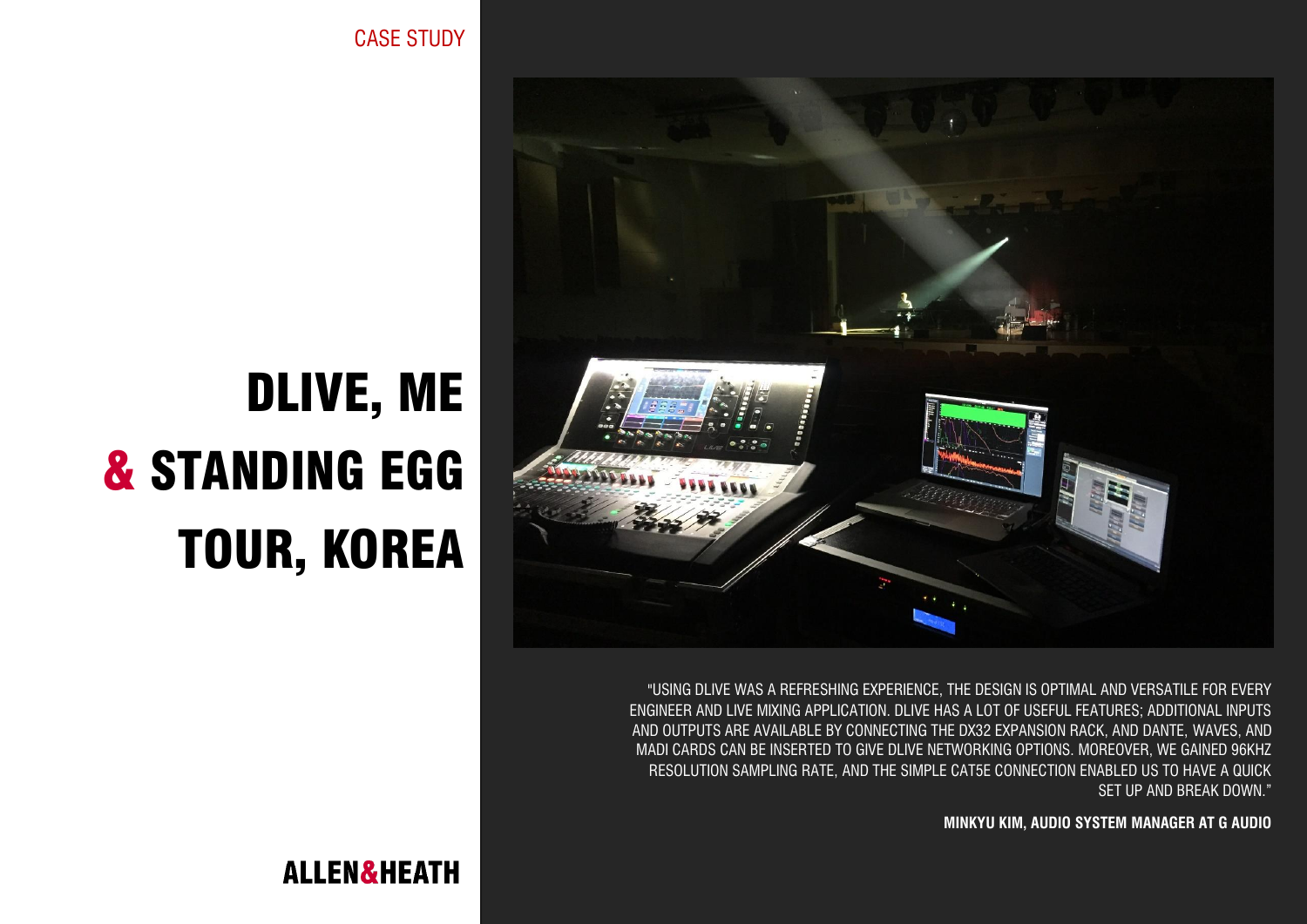

DLIVE, ME & STANDING EGG TOUR, KOREA

## **The Requirement**

Korean indie band, Standing Egg, embarked on a recent national tour requiring a FOH and monitor system.

Formed in 2010, the band has three members, known as Egg No.1, Egg No.2, Egg No.3, plus a host of renowned guest vocalists. The tour supports the launch of Standing Egg's latest album, Inner.

On this tour, Standing Egg comprised a grand piano, a keyboard, two acoustic guitars, percussions, bass, and a vocalist.

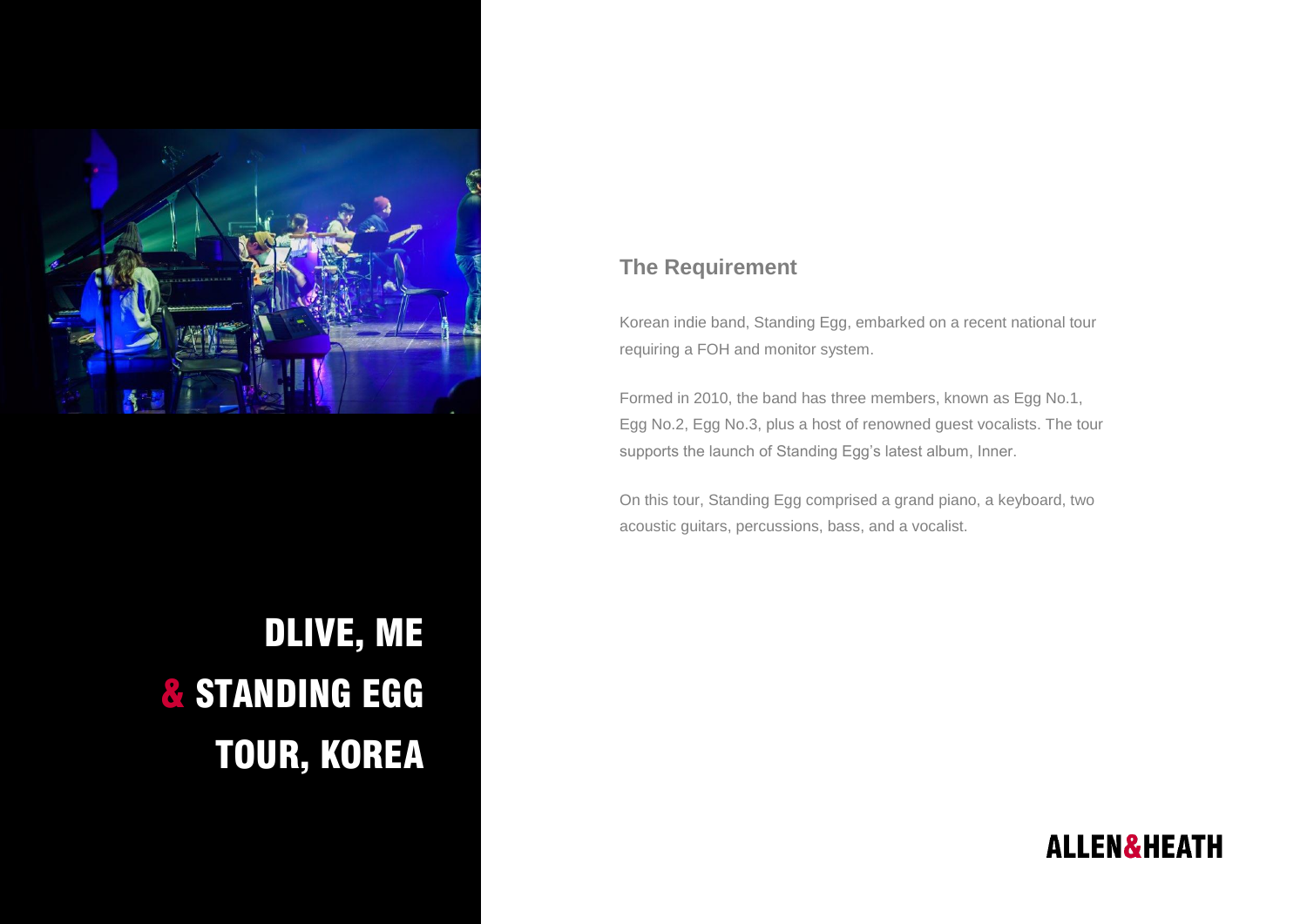## **The Solution**

Rental company, G Audio, selected the dLive S3000 Control Surface with DM32 MixRack for FOH, and ME monitoring system comprising ME-1 mixers for each musician and a ME-U hub, from its hire stock.

The FOH engineer was impressed with the dLive FX rack, and found the dLive surface perfectly designed, with the rotaries, faders and soft keys positioned in the exactly the right place. He also found dLive's touch screen is currently the best available, and gives an incredible overview of the processing.

Allen & Heath's ME system was adopted for a more delicate and clean monitor mix. Each band member was given a ME-1 personal mixer, enabling them to control their own mix, and the monitor engineer to focus more on the vocal mix. The ME-U hub is connected to the DM32 MixRack, and audio sources and power is supplied to each ME-1 via a single CAT5e cable.

Performers can overview information on the ME-1 screen, as well as configure many features, such as channel select, channel naming, level control, and assigning sources to group or each channel via 16 buttons. ME-1 can also save and recall monitor scenes.

## **ALLEN&HEATH**